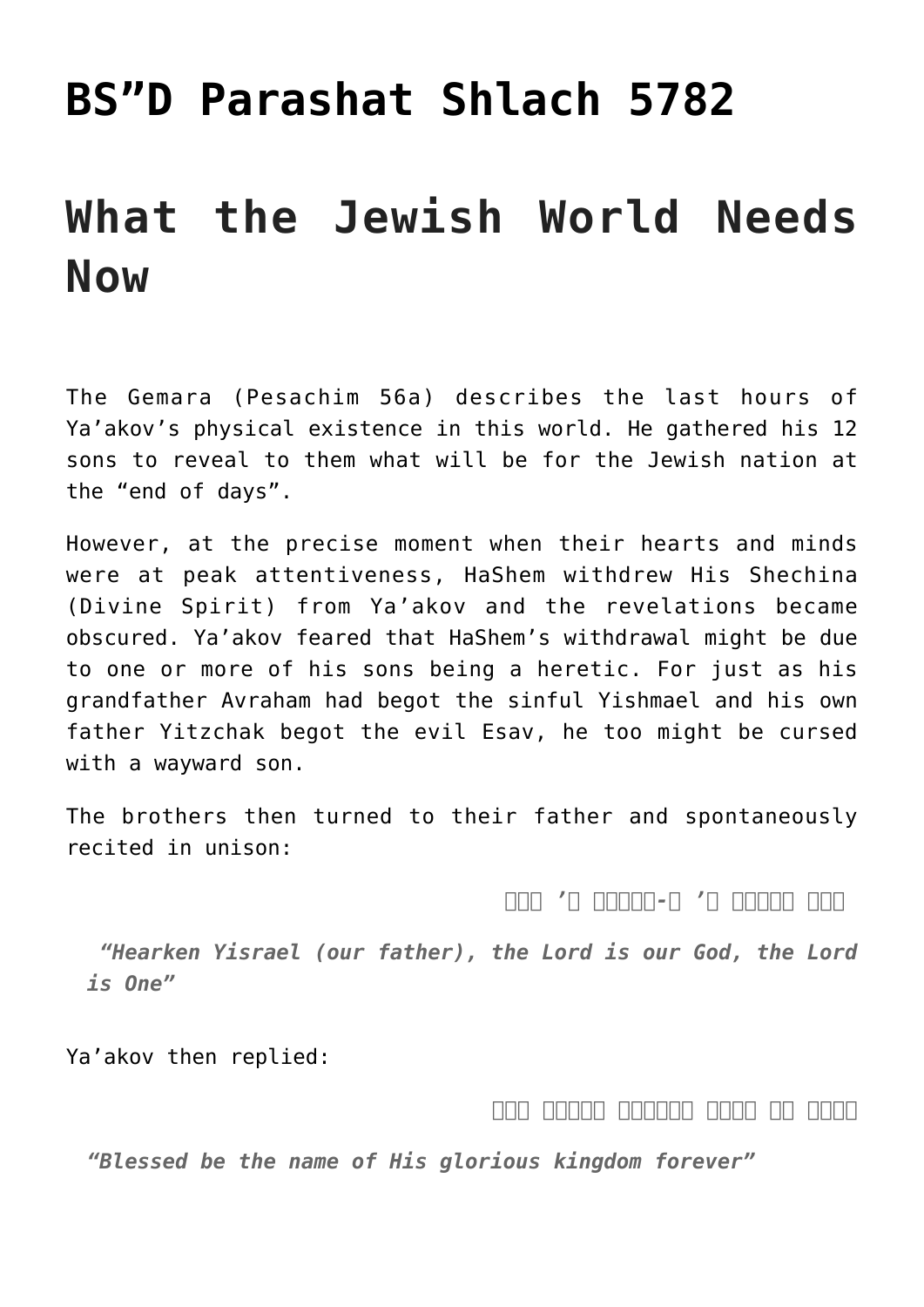How could this single statement of "Shema Yisrael" defuse Ya'akov's deep-seated suspicion of heresy? Why did Ya'akov not consider the possibility that the "heretical son" (if there was one) was lying?

I suggest:

The brothers waited impatiently to hear of the future geula. When Ya'akov realized that HaShem did not want the details to be disclosed, he turned to his sons with suspicion that they might be the cause. At that moment, HaShem placed His holy Shechina on the brothers and they announced in unison

*שמע ישראל ה' א-לקינו ה' אחד*

 *"Hearken Yisrael (our father), the Lord is our God, the Lord is One"*

Ya'akov was stunned, because this statement was the essence of the prophecy that he had intended to reveal to his sons. Instead, it was taken from him and given to them.

I understand the prophecy to mean that just as the "Shema" consists of three phrases:

- 1) Shema Yisrael Hearken Yisrael
- 2) HaShem Elokeinu the Lord is our God
- 3) HaShem Echad the Lord is One

So too will our future redemption evolve in three stages of history:

1) In the initial phrase of "Shema Yisrael", the name of Am Yisrael is mentioned without HaShem's name. This refers to the first stage of redemption with the in-gathering of Bnei Yisrael from the far corners of the globe to Eretz Yisrael. They would return for a variety of reasons and not necessarily religious ones. Most would come to escape antisemitism,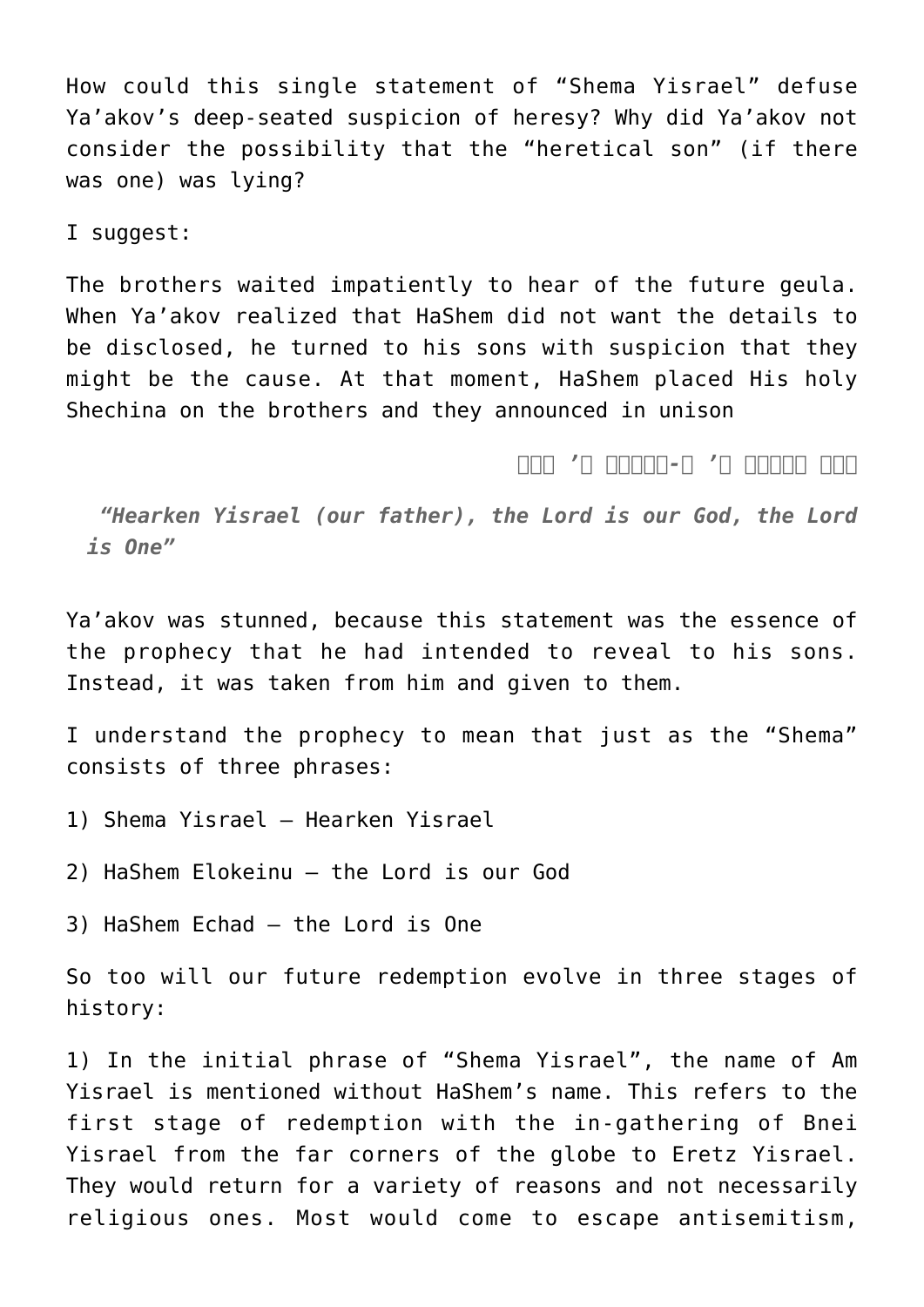totalitarian regimes, or to build a state based on secular socialist Zionism.

2) In phase two, "HaShem Elokeinu" includes two names of HaShem: the ineffable (unutterable) YH representing HaShem's quality of compassion, and the name "Elokeinu" representing HaShem's quality of harsh justice.

This second stage of redemption would be characterized by a bitter conflict between Torah leaders as to how to view the Medina. Religious-Zionist rabbanim will see the Medina as the expression of HaShem's quality of compassion for His people Yisrael. The Medina is HaShem's declaration that the Shoah was the last major test in the 2000-year period of anger and galut (exile), and the beginning of a new period of our renaissance leading to the fulfillment of all our prophets' visions. Millions of Jews have returned, our sovereignty over Yerushalayim and the Temple Mount and the extraordinary military victories are undeniable signs that the geula is at hand.

In contrast, the Haredi branch of Torah scholars will claim that the period of "Elokeinu"  $-$  harsh judgment  $-$  is still in effect; with the Medina just a stage in the natural development of political societies.

3) In phase three, "HaShem Echad" is when HaShem's quality of compassion will reign alone, and all rabbinic leaders will unite in the reality that the Medina is HaShem's avenue for the advent of Mashiach and our final redemption.

Yaakov, upon hearing the revelations voiced by his sons, added a fourth stage: "Baruch shem kevod malchuto le'olam va'ed" – blessed be the name of His glorious kingdom forever – signaling the universal acceptance of HaShem's total mastery as Creator and Preserver of all things.

Today, with a near majority of the world's halachic Jews in Eretz Yisrael, we are in the midst of the second stage of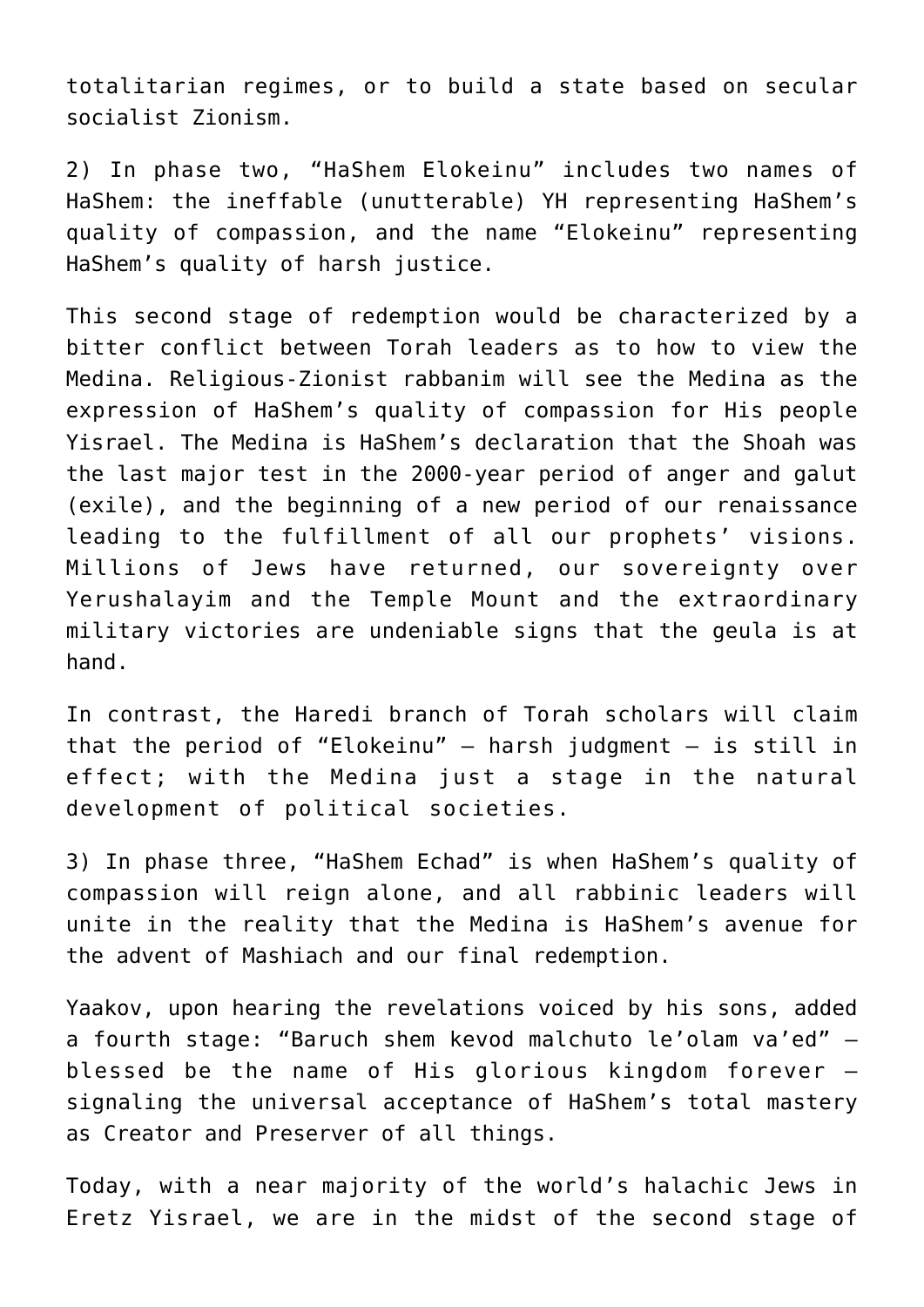HaShem Elokeinu where most of the Haredi rabbinic leadership do not hear the footsteps of the Mashiach in Medinat Yisrael.

### **The Segments within Judaism**

Unfortunately, as predicted in the prophecy, there is today resentment tending to hostility between the Haredi and religious Zionist segments of Bnei Torah, although both are led by high-level Torah scholars.

(To clarify, there is no one Haredi model. They range from the most ultra anti-Zionists of Mea She'arim and the Neturei Karta of New York to the pleasant kollelnik in the yeshiva next door. I am referring to the mainstream Ben Torah whose life is Torah learning and strict observance of the mitzvot who can be found in the Hasidic and Lithuanian yeshivot from here to the galut.)

Despite these wide differences, both segments fulfill essential functions in this generation's development towards our final redemption.

It can be said in a wide sweep that the religious Zionist segment places the interests of the nation over individual self-perfection. Their ideology is based on three principles:

1- The fraternity among all the social elements merged together by their common goal. It is the willingness of the people to incorporate all the elements of society in the joint vision and effort for the future. If you can lay bricks or till the soil, then it doesn't matter what your personal beliefs are.

2- Willingness to accept personal responsibility for the physical security and economic growth of the nation.

3- A shared view in the moral righteousness of the cause.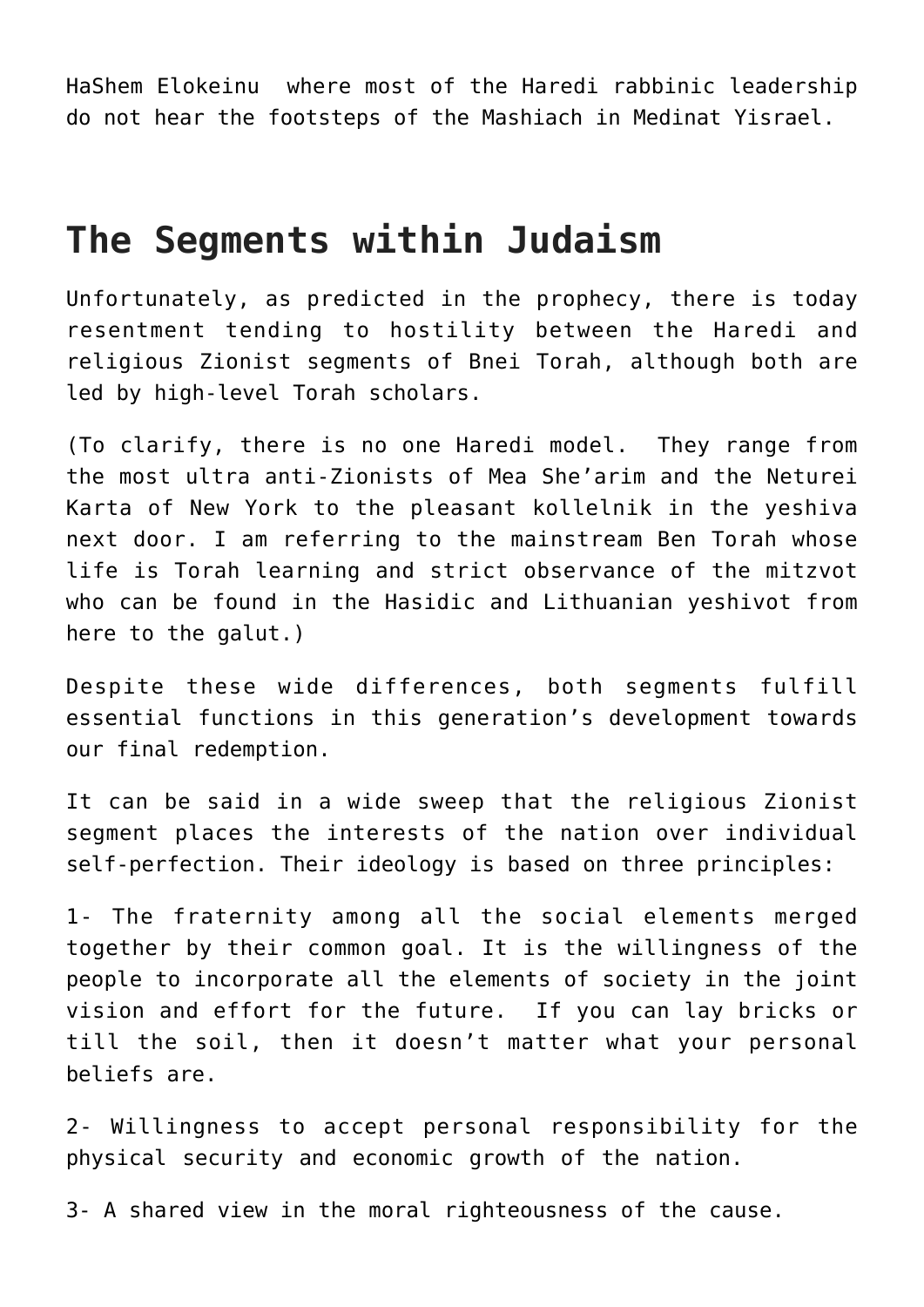Plus a clear perception of who the enemy is and who is a true friend.

Haredism fulfills an essential function, despite the fact that their ideological principals are very far from the elements essential for building a nation – certainly not for the nation building of Am YIsrael returning home after 2000 years of galut.

The ideal role model in the Haredi yeshiva world places the emphasis on self-perfection, known as "sh'tei'gen" – to reach up. Am Yisrael, in terms of the rank and file of the nation that encompasses all Jews (defined as anyone who an antisemite hates) is not part of their world. You won't find them in the military (except for a very small number) nor in the high-tech sector of the Medina (and if a Haredi does work in this sector, he is considered second class for shidduchim). In essence, the Haredi ben Torah does not need a Jewish Medina, because he feels comfortable in a bet midrash even in Las Vegas.

The function of Haredism for the Jewish nation can be likened to the anchor of a ship, guaranteeing that the mother ship does not drift from home port. Their very presence serves as living examples for all Jews to not drift from the boundaries of halacha and our hallowed traditions.

The Haredi is the coal stoker in the belly of an ancient ship, without whose input the ship cannot move. However, he is not part of the decision-making process. His influence on society is felt indirectly through his modest life standard, his dedication to halacha, his modest dress and moral behavior.

## **Unity**

King David felt the pulse of the nation and was loved and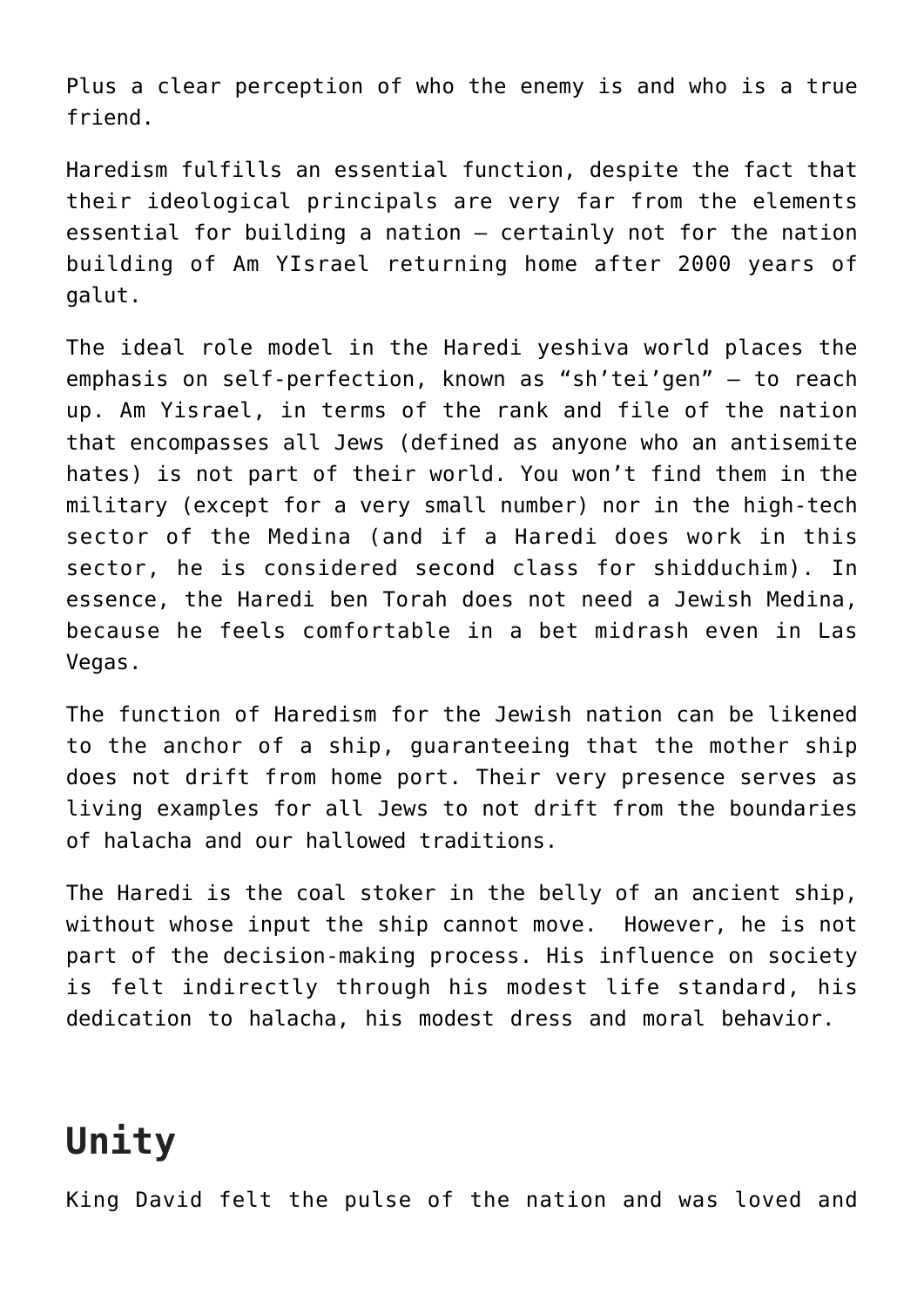admired (Book of Shmuel 1 29,5).

In his 40 years as king, he together with the prophet Shmuel analyzed the essential topographical requirements and declared Yerushalayim as the place for the Bet Hamikdash and the eternal capital of the Jewish nation. King David extended Jewish sovereignty over all the area designated by the Torah as Eretz Yisrael, laid the groundwork for the Bet Hamikdash, authored Tehillim and was a rabbinic posek (halachic judge).

David achieved greatness by being a man of the people. He sensed the needs and potential of the nation and saw the entire scope of the Jewish people. He did not retreat to a semi-hermitic life and let HaShem take care of matters. David was a great Talmid Chacham, the nation's military leader, a pious Jew and initiator of the national agenda. He was one of the founders and role model of religious Zionism.

One hundred years ago, as nationalism and love of country became the main issues of the day, the Jewish people as a nation was ready to a great degree to entertain the idea of returning to Eretz Yisrael. Unfortunately, most of our spiritual leaders did not sense the flow of history which had gripped many peoples; and this vacuum of religious leadership was filled by secular Zionism.

Today in Eretz Yisrael, the pulse of the nation is in protecting and building our great country.

The Haredi rabbinic leadership is slowly acknowledging that the Medina is here to stay; that the nation has gathered around the national leadership and loves the land.

Rabbinic leaders in both segments will succeed in drawing the people to Torah, not by being aloof and critical but by acknowledging the reality of the Medina and by leading the nation in all fields.

The most respected institution in Israel is the army (Tzahal).